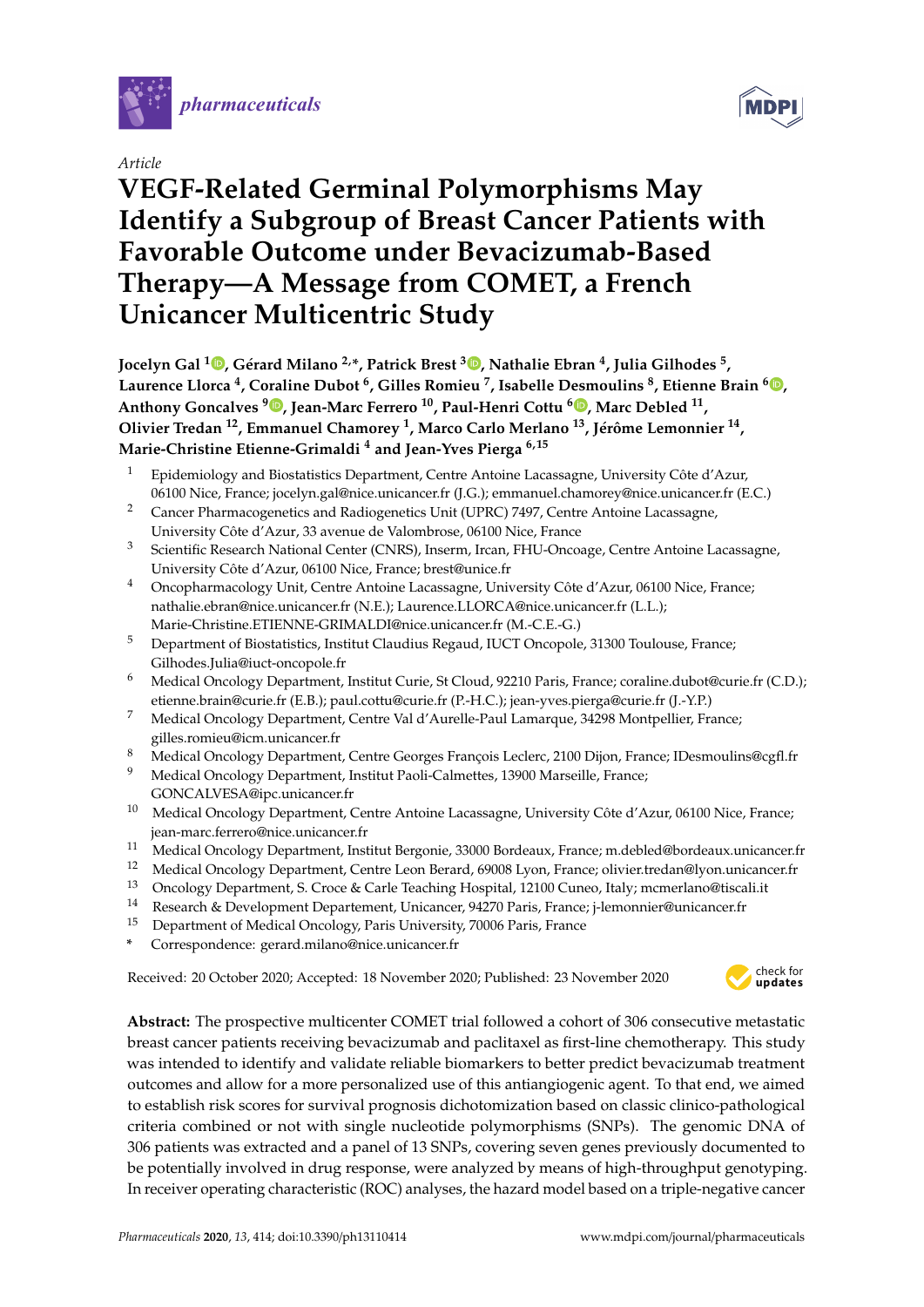phenotype variable, combined with specific SNPs in *VEGFA* (rs833061), *VEGFR1* (rs9582036) and *VEGFR2* (rs1870377), had the highest predictive value. The overall survival hazard ratio of patients assigned to the poor prognosis group based on this model was 3.21 (95% CI (2.33–4.42); *p* < 0.001). We propose that combining this pharmacogenetic approach with classical clinico-pathological characteristics could markedly improve clinical decision-making for breast cancer patients receiving bevacizumab-based therapy.

**Keywords:** breast cancer; precision medicine; pharmacogenetics; bevacizumab; SNP; VEGF; overall survival

#### **1. Introduction**

The vascular endothelial-derived growth factor A (VEGFA) is a positive regulator of angiogenesis and a coordinator of vascular homeostasis. In addition, the capacity of VEGFA to act as an immunosuppressor is well-established [\[1\]](#page-10-0). Therefore, targeting VEGFA and/or its receptors (VEGFR1, 2 and 3) constitutes a direct means to influence the tumoral environment. Bevacizumab, a VEGFA targeting monoclonal antibody, entered clinical practice more than 15 years ago [\[2\]](#page-10-1) and is currently the most prescribed antiangiogenic treatment. Indeed, bevacizumab is indicated for colorectal cancer, breast cancer, non-small cell lung carcinoma (NSCLC), glioblastoma, renal cell carcinoma, ovarian cancer and cervical cancer [\[3\]](#page-10-2). The immunosuppressive properties of VEGFA have recently opened new perspectives regarding bevacizumab's immunomodulatory potential. Indeed, bevacizumab has recently demonstrated clinical benefits for NSCLC and hepatocellular carcinoma in combined cancer immunotherapy [\[2](#page-10-1)[,4\]](#page-10-3). However, despite intense investigations, reliable biomarker signatures that would allow us to pinpoint the individuals most susceptible to benefit from bevacizumab-based treatments remain to be identified and validated. Germline genetic polymorphisms may influence the outcome of cancer treatments in several aspects, such as individual variability in drug metabolism, immune response [\[5\]](#page-10-4) and target availability [\[6,](#page-10-5)[7\]](#page-11-0).

The French multicentric cohort study COMET aimed to identify biological factors that could predict the clinical benefit of a bevacizumab–paclitaxel combination therapy as first-line treatment in metastatic breast cancer. The COMET study was specifically designed to survey key candidate genes potentially linked to the pharmacogenetics of both bevacizumab and paclitaxel. Notably, the elimination of paclitaxel is known to be influenced by *CYP2C8* and *ABCB1* polymorphisms [\[8,](#page-11-1)[9\]](#page-11-2). In addition, by following a small cohort of metastatic breast cancer patients receiving another bevacizumab-based combination (bevacizumab–taxane), we previously established the prognostic value of the single nucleotide polymorphism (SNP) 936 C > T (rs3025039) in *VEGFA* [\[10\]](#page-11-3). The ECOG 2100 trial demonstrated the importance of polymorphisms in the *VEGFA* and *VEGFR2* genes for predicting the outcome of patients treated with the bevacizumab–paclitaxel combination compared with paclitaxel alone [\[11\]](#page-11-4).

In the present study, 13 different SNPs across six genes were analyzed in an effort to identify a specific SNP signature significantly associated with bevacizumab-paclitaxel treatment outcome in terms of survival among metastatic breast cancer patients. The risk score analyses evaluating their predictive value as stand-alone variables versus when combined with common pathophysiologic criteria used in clinical practice are presented.

#### **2. Results**

#### *2.1. Study Population and Clinical Characteristics of Tumors*

Out of the 342 patients included, 306 genomic DNA samples were available for gene polymorphism analysis. The patients' disposition is presented in Figure [1.](#page-2-0) The patients' characteristics, the disease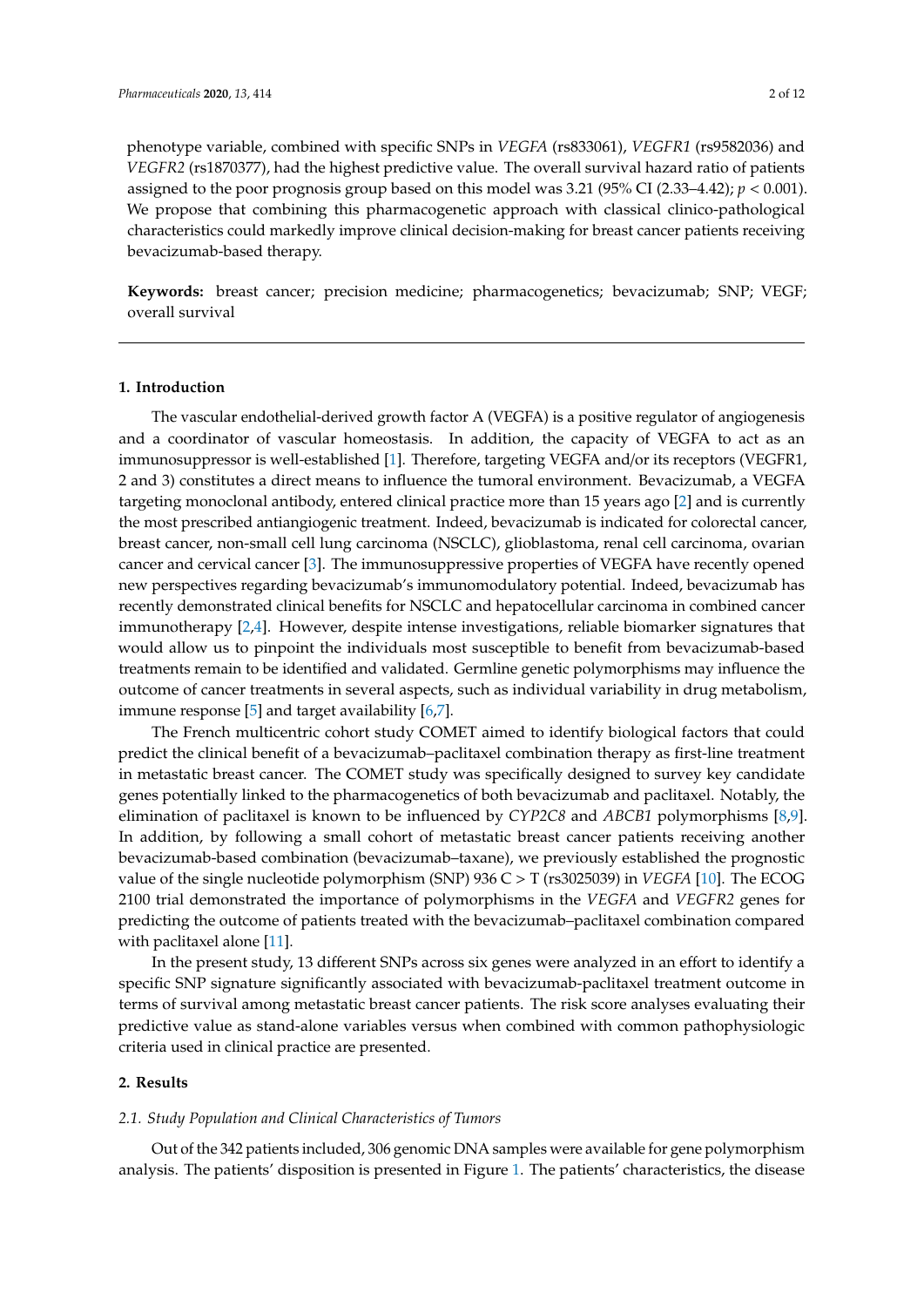and the treatment baselines are summarized in Table [1.](#page-3-0) The mean age at inclusion was 55 years (range: 28–80). At initial diagnosis, the main histological type was invasive ductal carcinoma (79.5%). Most ductal carcinoma (79.5%). Most patients had received prior neoadjuvant/adjuvant chemotherapy (*n*  patients had received prior neoadjuvant/adjuvant chemotherapy ( $n = 210$ , 68%). Patients presented a small number of metastatic sites (90% had less than three metastatic sites); 62.5% of patients had a metastasis-free interval greater than 24 months. One hundred and thirty-five patients (48.5%) had histological Grade II tumors and 43.5% had Grade III tumors. The vast majority of patients had a vast majority of patients had a positive hormone receptor status (*n* = 206, 76.5%) and 23.5% had triplepositive hormone receptor status ( $n = 206$ , 76.5%) and 23.5% had triple-negative subtype tumors. Twenty-eight patients (9.35%) showed a complete clinical response (CR), 139 (46.5%) a partial response  $(\mathrm{PR})$ , 101  $(33.8\%)$  a stable disease  $(\mathrm{SD})$  and 131  $(10.35\%)$  disease progression  $(\mathrm{PD})$ .

<span id="page-2-0"></span>

**Figure 1.** Flow diagram of the study participants.

| <b>Characteristics</b>                       | Number of Patients ( $N = 306$ ) | $\%$ |
|----------------------------------------------|----------------------------------|------|
| Mean age (min-max) at inclusion<br>Histology | $55.528 - 80$                    |      |
| Invasive ductal carcinoma                    | 237                              | 79.5 |
| Invasive lobular carcinoma                   | 38                               | 12.5 |
| Mixed (ductal and lobular)                   | 10                               | 3.5  |
| Other                                        | 13                               | 4.5  |
| Menopausal status at inclusion               |                                  |      |
| Premenopausal                                | 88                               | 29   |
| Postmenopausal                               | 213                              | 71   |
| Unknown                                      | 5                                |      |

**Figure 1.** Flow diagram of the study participants. **Table 1.** Patients and tumor characteristics at baseline.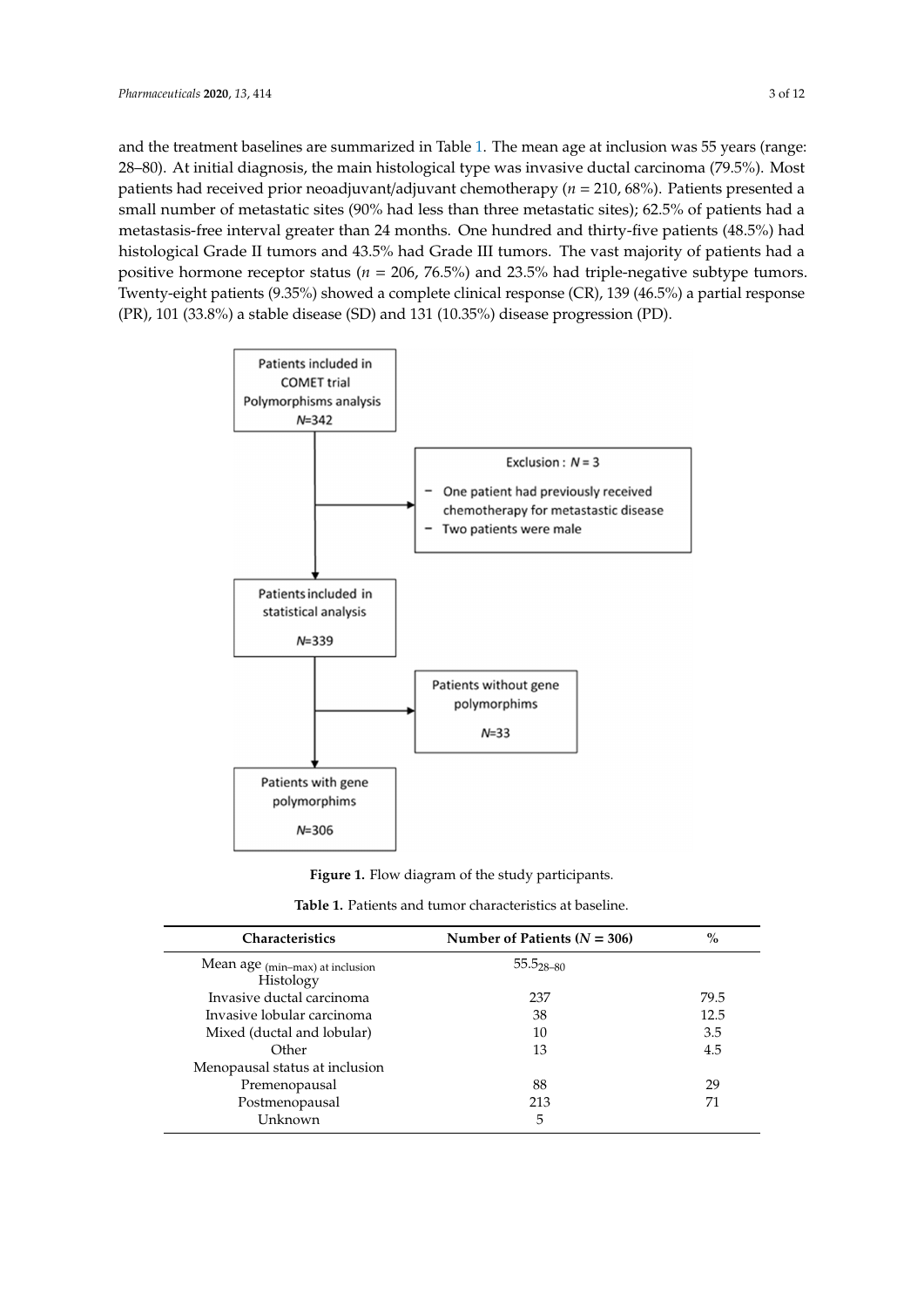<span id="page-3-0"></span>

| Characteristics                       | Number of Patients ( $N = 306$ ) | $\mathbf{O}_{\mathbf{O}}^{\prime}$ |
|---------------------------------------|----------------------------------|------------------------------------|
| Performance status at inclusion       |                                  |                                    |
| $\theta$                              | 172                              | 56                                 |
| 1/2                                   | 134                              | 43                                 |
| Histological grade                    |                                  |                                    |
| T                                     | 23                               |                                    |
| $\rm II$                              | 135                              | 8                                  |
| III                                   | 121                              | 48.5                               |
| Unknown                               | 27                               | 43.5                               |
| Subtype                               |                                  |                                    |
| Triple-negative                       | 64                               |                                    |
| Hormonal receptor-positive            | 206                              | 23.5                               |
| Unknown                               | 36                               | 76.5                               |
| Tumor stage at initial diagnosis      |                                  |                                    |
| $pT_0/pT_1$                           | 109                              |                                    |
| $pT_2$                                | 84                               | 46.5                               |
| $pT_3/pT_4$                           | 41                               | 36                                 |
| Unknown                               | 72                               | 17.5                               |
| Axillary lymph node status at initial |                                  |                                    |
| diagnosis                             |                                  |                                    |
| pN0                                   | 83                               |                                    |
| $pN+$                                 | 153                              | 35                                 |
| Unknown                               | 68                               | 65                                 |
| Prior (neo)adjuvant chemotherapy      |                                  |                                    |
| Yes                                   | 210                              | 68                                 |
| No                                    | 96                               | 32                                 |
| Number of metastatic sites            |                                  |                                    |
| $<$ 3                                 | 211                              |                                    |
| $\geq 3$                              | 24                               | 90                                 |
| Unknown                               | 71                               | 10                                 |
| Metastasis-free interval              |                                  |                                    |
| 0 months                              | 17                               | $\overline{7}$                     |
| 0-24 months                           | 71                               | 30.5                               |
| 24 months                             | 147                              | 62.5                               |
| Unknown                               | 71                               |                                    |
| Metastatic sites                      |                                  |                                    |
| Liver                                 | 97                               | 41                                 |
| Distant node                          | 60                               | 25.5                               |
| Bone                                  | 37                               | 15.5                               |
| Skin                                  | 13                               | 5.5                                |
| Lung                                  | 19                               | 8.0                                |
| Other $1$                             | 9                                | 4.5                                |
| Unknown                               | 71                               |                                    |

**Table 1.** *Cont*.

<sup>1</sup>: Soft tissue, central nervous system, breast, peritoneum, glands.

#### *2.2. Association between Progression-Free Survival and Clinico-Pathological Features and SNPs*

The median follow-up was 50 months (95% CI (47–54)). The 5-year overall survival (OS) was 21% (16–28) and the 5-year progression-free survival (PFS) was 4% (2–7). The median OS and PFS were equal to 32 months (95% CI (28.5–36)) and 11 months (95% CI (9.5–11.5)), respectively.

The relationship between PFS and patient characteristics and 13 SNPs was assessed by univariate analyses (Tables S1 and S2). PFS was significantly associated (Table [2](#page-4-0) and Figure S1) with histological Grade III (HR = 1.6, 95% CI (1.2–2.0); *p* < 0.001), triple-negative subtype (HR = 1.9, 95% CI (1.4–2.5); *p* < 0.001), *VEGFA* rs699947 A/A (HR = 1.3, 95% CI (1–1.8); *p* = 0.042), *VEGFA* rs833061 C/C (HR = 1.40, 95% CI (1.0–1.8); *p* = 0.028), *VEGFA* rs2010963 G/C or C/C (HR = 0.77, 95% CI (0.61–0.97); *p* = 0.026) and *VEGFR1* rs9582036 C/A or C/C (HR = 1.4, 95% CI (1.10-1.70);  $p = 0.01$ ). As shown in Figure S2, patients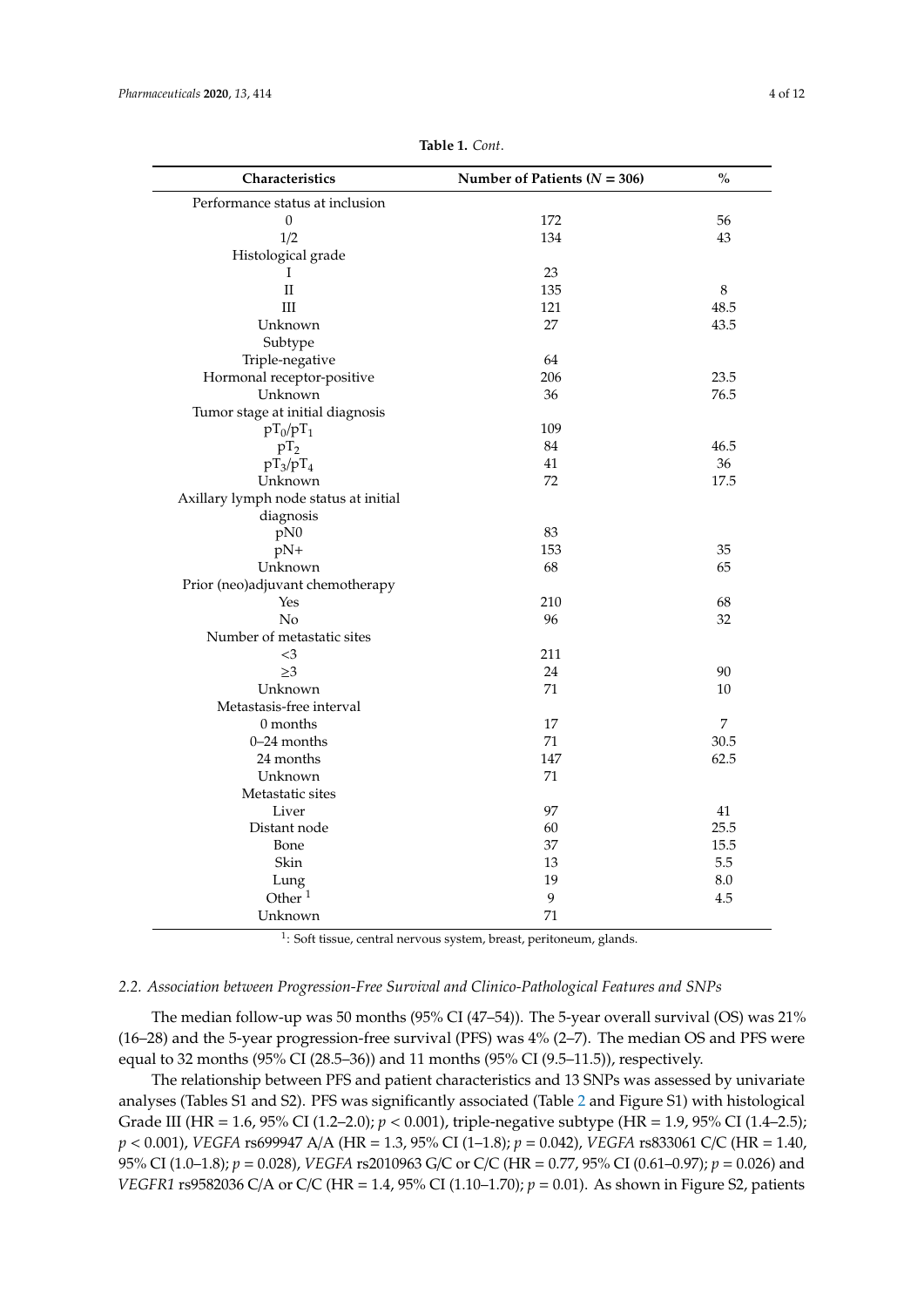with the triple-negative subtype and histological Grade III tumors had a median PFS of 5.9 months (95% CI (4.50–7.85)), while patients with hormonal receptor-positive and histological Grade I or II tumors had a median PFS of 12.94 months (95% CI (11.83–14.82); *p* < 0.001).

|                    |                                             | <b>Progression-Free Survival</b> |            | <b>Overall Survival</b>        |                 |
|--------------------|---------------------------------------------|----------------------------------|------------|--------------------------------|-----------------|
|                    | <b>Significant Gene Polymorphisms</b>       | <b>HR 95% CI</b>                 | $p$ -Value | <b>HR 95% CI</b>               | <i>p</i> -Value |
|                    | rs699947                                    |                                  |            |                                |                 |
|                    | $C/C$ or $A/C$                              | 1                                | Referent   | $\mathbf{1}$                   |                 |
|                    | A/A                                         | $1.3(1-1.8)$                     | 0.042      | $1.5(1.1-2.1)$                 | 0.007           |
|                    | rs833061                                    |                                  |            |                                |                 |
| <b>VEGFA</b>       | $T/T$ or $T/C$                              | 1                                | Referent   | 1                              |                 |
|                    | C/C                                         | $1.4(1-1.8)$                     | 0.028      | $1.6(1.1-2.1)$                 | 0.005           |
|                    | rs2010963                                   |                                  |            |                                |                 |
|                    | G/G                                         | 1                                | Referent   |                                |                 |
|                    | $G/C$ or $C/C$                              | $0.77(0.6 - 0.97)$               | 0.026      |                                |                 |
|                    | rs9582036                                   |                                  |            |                                |                 |
| <b>VEGFR1</b>      | A/A                                         | 1                                | Referent   | 1                              |                 |
|                    | $C/A$ or $C/C$                              | $1.4(1.1-1.7)$                   | 0.010      | $1.4(1.1-1.9)$                 | 0.010           |
|                    | rs1870377                                   |                                  |            |                                |                 |
| VEGFR2             | $T/A$ or $A/A$                              |                                  |            | 1                              |                 |
|                    | T/T                                         |                                  |            | $1.4(1-1.8)$                   | 0.021           |
|                    | <b>Significant Clinical Characteristics</b> | <b>HR 95% CI</b>                 | $p$ -Value | <b>HR 95% CI</b><br>$p$ -Value |                 |
| Histological grade |                                             |                                  |            |                                |                 |
|                    | Grade I or II                               |                                  | Referent   | 1                              |                 |
|                    | Grade III                                   | $1.6(1.2-2)$                     | < 0.001    | $1.4(1.1-1.9)$                 | 0.011           |
| Subtype            |                                             |                                  |            |                                |                 |
|                    | Hormonal receptor-positive                  | 1                                | Referent   | 1                              |                 |
|                    | Triple-negative                             | $1.9(1.4-2.5)$                   | < 0.001    | $2.4(1.7-3.3)$                 | < 0.001         |

<span id="page-4-0"></span>**Table 2.** Univariate analysis for the polymorphisms and clinical characteristics according to progression-free survival (PFS) and overall survival (OS).

Through multivariable analyses, three distinct predictive models (Model A: genetic; Model B: clinico-pathological; Model C: combined) were evaluated for PFS (Table [3\)](#page-5-0). Two significant variables remained predictive of a poor prognosis: *VEGFA* rs833061 C/C (HR = 1.35, 95% CI (1.02–1.80); *p* = 0.032) and *VEGFR1* rs9582036 C/A or C/C (HR = 1.34, 95% CI (1.06–1.71); *p* = 0.011) for Model A, and histological Grade III (HR = 1.5, 95% CI (1.15–1.95); *p* < 0.001) and triple-negative subtype (HR = 1.75, 95% CI (1.29–2.37); *p* < 0.001) for Model B. For Model C, histological Grade III (HR = 2.0, 95% CI (1.50–2.65); *p* < 0.001), triple-negative subtype (HR = 2.26, 95% CI (1.64–3.12); *p* < 0.001) and *VEGFA* rs833061 C/C (HR = 1.39, 95% CI (1.01–1.91); *p* = 0.037) were associated with a shorter PFS. As shown in Figure [2A](#page-5-1), the AUC for the risk score of Model C at 24 months was higher compared with Models A and B (AUC<sub>model C</sub>: 74.75 (95% CI (67.98–81.51)); AUC<sub>model B</sub>: 63.12 (95% CI (55.22–71.03)); AUC<sub>model A</sub>: 60.97 (95% CI (53.08–68.87)). Dichotomization risk score was then carried out using the receiver operating characteristic (ROC) curve at 24 months (optimal cut-off value: −0.22) separating the poor from good prognosis groups of patients with a sensitivity of 58% and a specificity of 87%. As shown in Figure [3A](#page-6-0), patients assigned to the poor prognosis group (*N* = 155) presented a median PFS of 8.71 months (95% CI (7.46–9.92)) and patients in the good prognosis group (*N* = 93) presented a median PFS of 13.53 months (95% CI (11.70–15.90); *p* < 0.001). The Cox regression analysis indicated that patients assigned to the poor prognosis group were significantly more prone to disease progression (HR = 2.05, CI 95% (1.55–2.72); *p* < 0.001).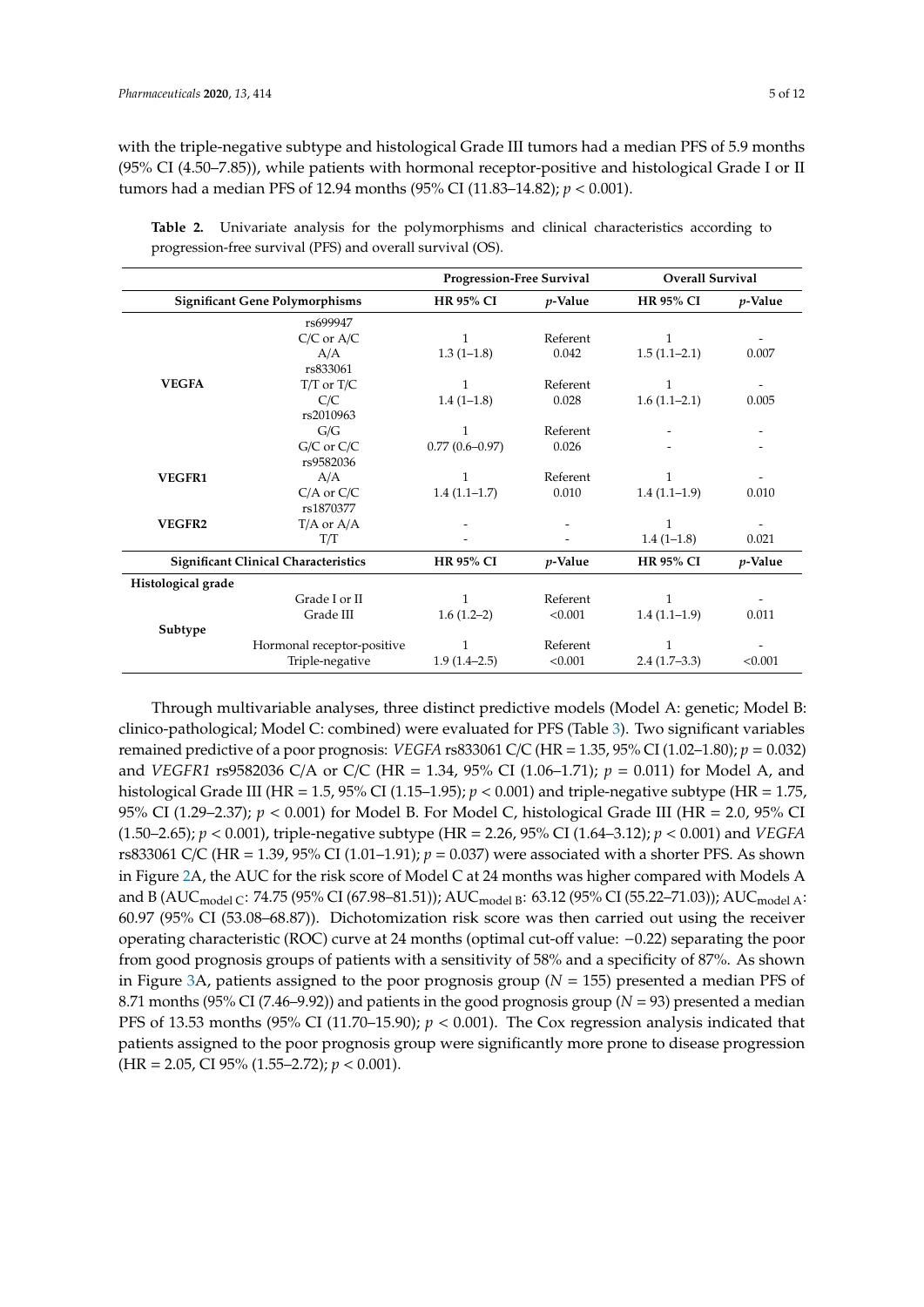<span id="page-5-0"></span>

|                                       |                                      |                         |                          | Progression-Free Survival        |                          |                          |                          |
|---------------------------------------|--------------------------------------|-------------------------|--------------------------|----------------------------------|--------------------------|--------------------------|--------------------------|
| <b>Significant Gene Polymorphisms</b> |                                      | Model A: Genetic        |                          | Model B:<br>Clinico-Pathological |                          | <b>Model C: Combined</b> |                          |
|                                       |                                      | <b>HR [95% CI]</b>      | <i>p</i> -Value          | <b>HR [95% CI]</b>               | <i>p</i> -Value          | <b>HR [95% CI]</b>       | <i>p</i> -Value          |
|                                       | rs833061                             |                         |                          |                                  |                          |                          |                          |
| <b>VEGFA</b>                          | $T/T$ or $T/C$                       | 1                       | ۰                        | ٠                                |                          | 1                        | ۰                        |
|                                       | C/C                                  | 1.35<br>$(1.02 - 1.80)$ | 0.032                    |                                  |                          | 1.39<br>$(1.01 - 1.91)$  | 0.037                    |
|                                       | rs9582036                            |                         |                          |                                  |                          |                          |                          |
| VEGFR1                                | A/A                                  |                         | $\overline{\phantom{a}}$ | ٠                                |                          |                          |                          |
|                                       | $C/A$ or $C/C$                       | 1.34<br>$(1.06 - 1.71)$ | 0.011                    | ٠                                | $\overline{\phantom{a}}$ | ٠                        | $\overline{\phantom{a}}$ |
|                                       | Significant clinical characteristics |                         |                          |                                  |                          |                          |                          |
| Histological                          | Grade I or II                        |                         | ٠                        | $\mathbf{1}$                     |                          | $\mathbf{1}$             |                          |
| grade                                 | Grade III                            |                         |                          | 1.50<br>$(1.15 - 1.95)$          | < 0.001                  | $2.0(1.50-2.65)$         | < 0.001                  |
| Subtype                               | Hormonal<br>receptor-positive        |                         | ۰                        | 1                                | $\overline{\phantom{a}}$ | $\mathbf{1}$             | ۰                        |
|                                       | Triple-negative                      |                         |                          | 1.75<br>$(1.29 - 2.37)$          | < 0.001                  | 2.26<br>$(1.64 - 3.12)$  | < 0.001                  |

**Table 3.** Multivariate analysis according to PFS.

<span id="page-5-1"></span>

**Figure 2.** Receiver operating characteristic (ROC) curves and AUC for risk scores for three models. (**A**) PFS at 24 months; (**B**) OS at 60 months.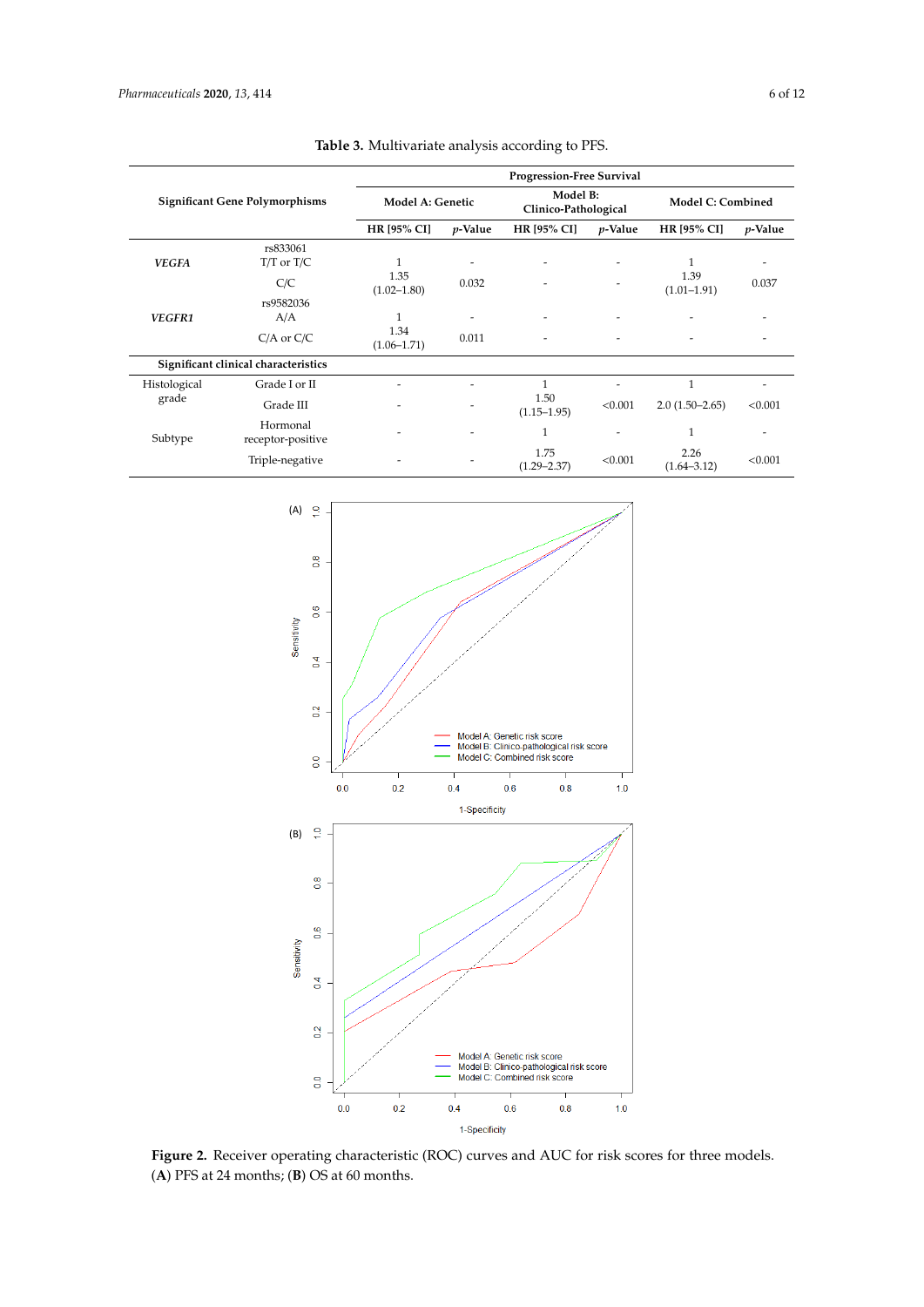<span id="page-6-0"></span>

**Figure 3.** PFS and OS of the patients within different risk groups based on the predictive model. PFS; (**B**) OS. (**A**) PFS; (**B**) OS.

### *2.3. Associations among Overall Survival, SNPs and Patient Characteristics 2.3. Associations among Overall Survival, SNPs and Patient Characteristics*

significantly correlated (Table [3](#page-5-0) and Figure S3) with histological grade III (HR = 1.4, 95% CI (1.1–1.9); *p* = 0.011), triple-negative subtype (HR = 2.4, 95% CI (1.7–3.3); *p* < 0.001), *VEGFA* rs699947 A/A (HR = 1.5, 95% CI (1.1–2.1);  $p = 0.007$ ), VEGFA rs833061 C/C (HR = 1.6, 95% CI (1.1–2.1);  $p = 0.005$ ), VEGFA rs1870377 T/T (HR = 1.4, 95% CI (1–1.8);  $p = 0.021$ ) and VEGFR1 rs9582036 C/A or C/C  $V = 1.4$ , 95% CI (1.1–1.9); *p* = 0.01). As shown in Figure S4, triple-negative subtype and hormonal receptor-positive status were predictive of the worst and best prognosis, respectively. More precisely, positive status were predictive of the worst and best prognosis, respectively. More precisely, triple-triple-negative subtype patients had a median OS of 14.4 months (95% CI (12–21.7)) when having a negative subtype patients had a median OS of 14.4 months (95% CI (12–21.7)) when having a histological Grade III tumor and a median OS of 15.7 months (95% CI (11.6–NA)) with histological histological Grade III tumor and a median OS of 15.7 months (95% CI (11.6–NA)) with histological Grade I or II tumors. In contrast, hormonal receptor-positive patients had a median OS of 38 months  $G = 169/CI (22.0 \text{ A E} \cdot \text{s})$ . In contrast, hormonic receptor-positive patients had a median OS of 31.8 months had a median OS of 31.8 months (95% CI (33.9–45.6)) when having a histological Grade I or II tumor and a median OS of 31.8 months (95% CI (33.9–45.6)) when having a histological Grade I or II tumor and a median OS of 31.8 months (95% CI (25.3–41.7)) for histological Grade III patients. (95% CI (25.3–41.7)) for histological Grade III patients.Univariate analyses of OS were performed (Tables S3 and S4). Among all tested variables, OS was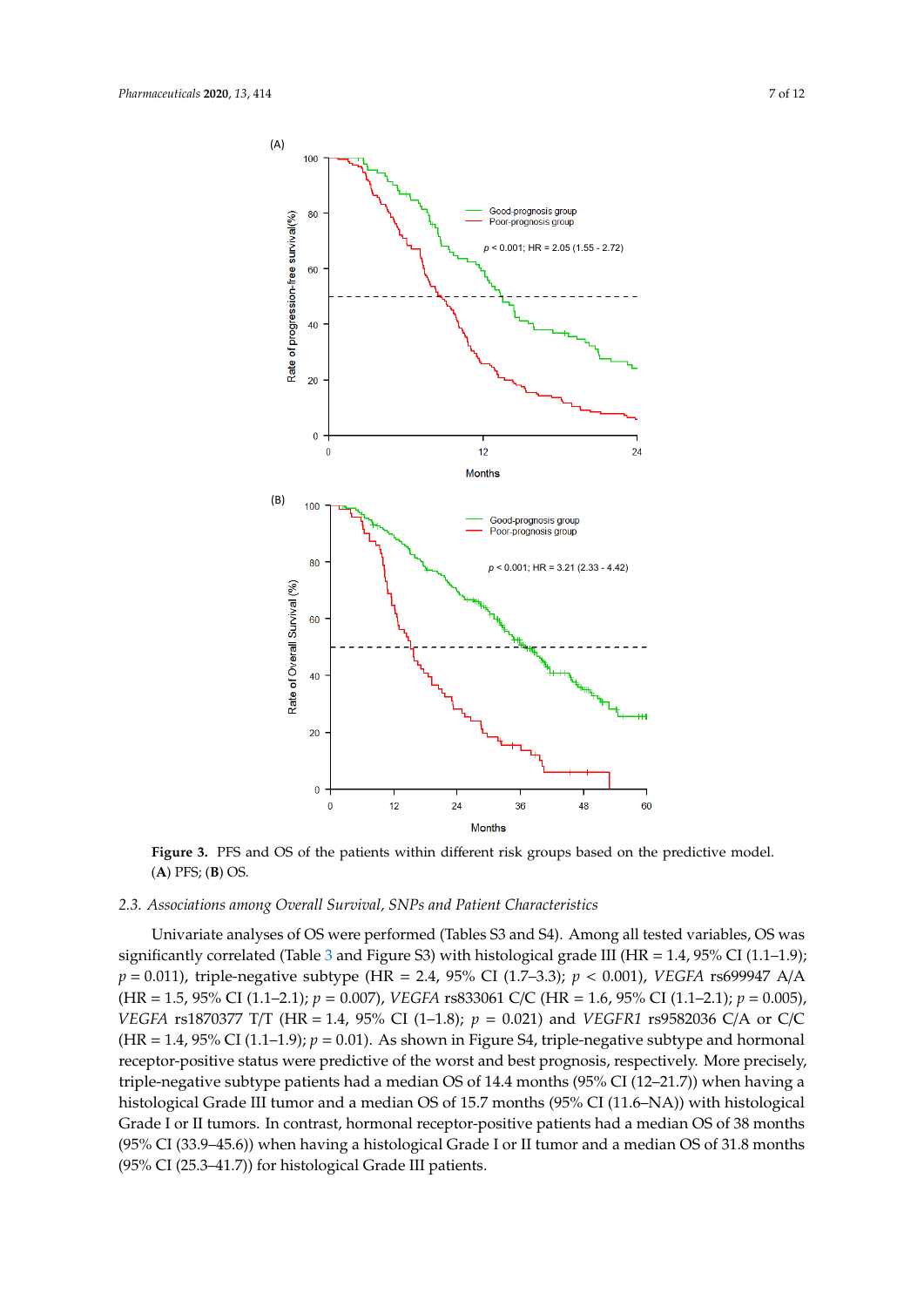As for PFS, three distinct predictive models (i.e., Model A: genetic; Model B: clinico-pathological; Model C: combined) were evaluated (Table [4\)](#page-7-0). Three significant variables remained predictive of poor prognosis for Model A: *VEGFA* rs833061 C/C (HR = 1.59, 95% CI (1.15–2.20); *p* = 0.003), *VEGFR1* rs9582036 C/A or C/C (HR = 1.34, 95% CI (1.01–1.78); *p* = 0.034) and *VEGFR2* rs1870377 T/A or A/A  $(HR = 1.39, 95\% \text{ CI } (1.04-1.86); p = 0.02)$ . Only the histological Grade III variable remained predictive for Model B (HR = 3.42,  $95\%$  CI (2.44–4.81);  $p < 0.001$ ). With regard to Model C, the triple-negative subtype (HR = 4.22, 95% CI (2.96–6.01); *p* < 0.001), *VEGFA* rs833061 C/C (HR = 1.40, 95% CI (1.00–1.98); *p* = 0.049), *VEGFR1* rs9582036 C/A or C/C (HR = 1.56, 95% CI (1.15–2.10); *p* = 0.003) and *VEGFR2* rs1870377 T/A or A/A (HR = 1.69, 95% CI (1.24–2.3);  $p < 0.001$ ) were associated with shorter OS. As shown in Figure [2B](#page-5-1), at 60 months, the AUC for the risk score of Model C was better than the ones from Models A or B (AUC<sub>model C</sub>: 70.23 (95% CI (57.84–82.62)); AUC<sub>model B</sub>: 62.99 (95% CI  $(59.94–66.05)$ ; AUC<sub>model A</sub>: 49.53 (95% CI (38.43–60.63))). At 60 months and based on Model C, the optimal cut-off value was 0.06 and risk groups were associated with a sensitivity of 33% and a specificity of 100%, respectively.

<span id="page-7-0"></span>

|                                       |                                      |                         |                 | <b>Overall Survival</b>          |                 |                          |                 |
|---------------------------------------|--------------------------------------|-------------------------|-----------------|----------------------------------|-----------------|--------------------------|-----------------|
| <b>Significant Gene Polymorphisms</b> |                                      | Model A: Genetic        |                 | Model B:<br>Clinico-Pathological |                 | <b>Model C: Combined</b> |                 |
|                                       |                                      | HR [95% CI]             | <i>p</i> -Value | <b>HR [95% CI]</b>               | <i>p</i> -Value | <b>HR [95% CI]</b>       | <i>p</i> -Value |
| <b>VEGFA</b>                          | rs833061<br>$T/T$ or $T/C$           | 1                       |                 |                                  |                 | 1                        |                 |
|                                       | C/C                                  | 1.59<br>$(1.15 - 2.20)$ | 0.003           |                                  |                 | 1.40<br>$(1.00-1.98)$    | 0.049           |
| VEGFR1                                | rs9582036<br>A/A                     | 1                       |                 |                                  |                 | 1                        |                 |
|                                       | $C/A$ or $C/C$                       | 1.34<br>$(1.01 - 1.78)$ | 0.034           |                                  |                 | 1.56<br>$(1.15 - 2.10)$  | 0.003           |
| VEGFR2                                | rs1870377<br>T/T                     | 1                       | ٠               |                                  |                 | 1                        |                 |
|                                       | $T/A$ or $A/A$                       | 1.39<br>$(1.04 - 1.86)$ | 0.020           |                                  |                 | 1.69<br>$(1.24 - 2.30)$  | < 0.001         |
|                                       | Significant clinical characteristics |                         |                 |                                  |                 |                          |                 |
| Histological                          | Grade I or II                        |                         |                 |                                  | ۰               | ٠                        | ٠               |
| grade                                 | Grade III                            |                         |                 |                                  |                 |                          |                 |
| Subtype                               | Hormonal<br>receptor-positive        | ۰                       |                 | 1                                | ۰               |                          | ۰               |
|                                       | Triple-negative                      |                         |                 | 3.42<br>$(2.44 - 4.81)$          | < 0.001         | 4.22<br>$(2.96 - 6.01)$  | < 0.001         |

|  | Table 4. Multivariate analysis according to OS. |  |  |  |
|--|-------------------------------------------------|--|--|--|
|--|-------------------------------------------------|--|--|--|

As shown in Figure [3B](#page-6-0) and as defined by Model C, patients falling into the good prognosis group had a longer median OS (15.2 months; 95% CI (12.3–19.2)) compared with patients assigned to the poor prognosis group (37.1 months; 95% CI (32.6–41.2); *p* <0.001) (Figure [3B](#page-6-0)). Notably, patients assigned to the poor prognosis group had a death hazard ratio of 3.21 (95% CI (2.33–4.42);  $p < 0.001$ ).

#### **3. Discussion**

The present pharmacogenetic study was based on a homogeneous group of 306 patients with respect to cancer type and advanced disease status with an identical treatment protocol. An optimal predictive model for OS was obtained with the tumor subtype (triple-negative) and polymorphisms within the gene encoding the target of bevacizumab itself: *VEGFA* (rs833061 C/C), as well as within the genes encoding its receptors (*VEGFR1*; rs9582036 C/A or C/C and *VEGFR2*; rs1870377 T/T). The germline genome is sometimes considered to have limited applications regarding cancer therapy optimization [\[7\]](#page-11-0). However, the present study supports the idea that gene polymorphisms may help predict bevacizumab-based treatment outcomes. Bevacizumab is increasingly used outside its classical clinical area of prescription [\[12\]](#page-11-5). Moreover, the immunomodulatory properties of bevacizumab have recently led to very promising associations in combined immunotherapies for NSCLC and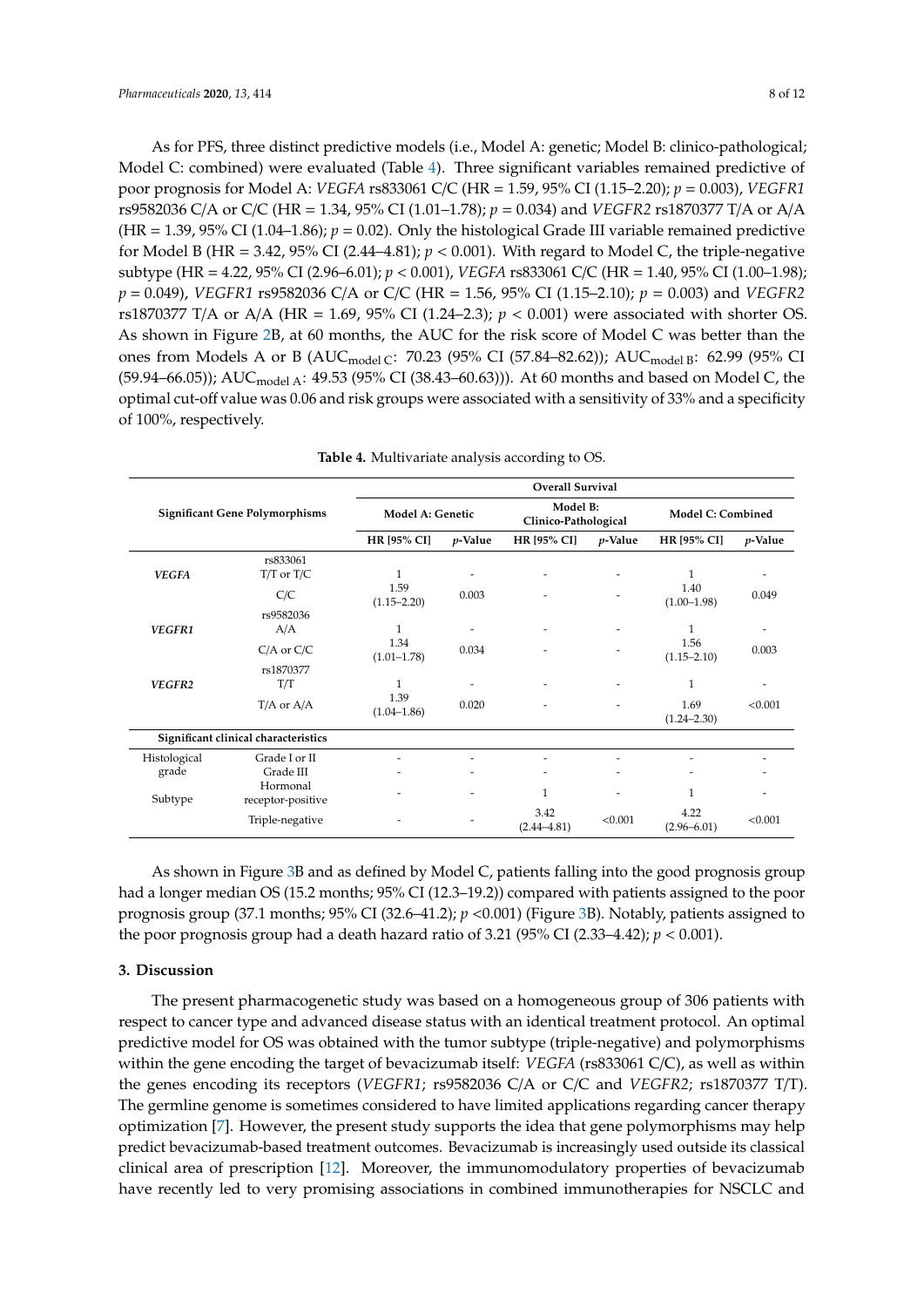hepatocellular carcinomas [\[2\]](#page-10-1). Thus, the present data may further encourage the identification and validation of reliable and much needed bevacizumab biomarkers. The clinical impact of *VEGFA* gene polymorphisms was recently examined in patients with advanced colorectal cancer treated with bevacizumab in association with chemotherapy. So far, the prognostic value of *VEGFA* rs699947 is unclear [\[13](#page-11-6)[,14\]](#page-11-7). In contrast, *VEGFA* rs833061 demonstrated strong prognostic value in advanced colorectal cancer patients and, to a lesser extent, in breast cancer patients [\[13\]](#page-11-6). Notably, our data further support the prognostic value of *VEGFA* rs833061 for breast cancer patients.

Considering that rs833061 is located in the 5'-UTR of *VEGFA*, we then sought to investigate whether this specific polymorphism might have an impact on *VEGFA* expression, especially considering that this SNP is associated with nine SNPs ( $r^2 > 0.8$ ) all located in the promoter region or in the first introns of *VEGFA*. Together, these SNPs were associated with the high expression of *VEGFA* in thyroid tissue or different alternative splicing events in the left heart ventricle vs. muscle (according to GTEX portal query results). These observations warrant further investigation to establish whether this SNP is functionally linked to the phenotype (poor outcomes) observed in the context of the present study.

rs9582036 is located on the *FLT1* gene (also known as *VEGFR1*) and is part of a cluster of 15 SNPs with close linkage disequilibrium (0.6 <  $r^2$  < 0.8). Fourteen of these SNPs are intronic, including the synonymous variant rs9582036 associated with an alternative splicing event in adipose tissue and the thyroid (according to the GTEX portal). All SNPs are located between the 25th and the 28th intron (30 exons in total). An in silico analysis did not show evidence of reliable variations. Nevertheless, the presence of a shorter isoform (ENST0000061 7835.4) that starts at Exon 28 and codes for the last 85 amino acids of the protein could be regulated differently due to the surrounding SNPs. Further phenotypic analyses would be required to understand the relationship between the SNP and the isoform (ENST00000617835.4). The rs1870377 T/A variant located on the *KDR* gene (also known as *VEGFR2*) introduces a missense glutamine (Gln) to histidine (His) substitution at the amino acid position 472, potentially impacting VEGFR2 degradation.

The present study contains a certain number of limitations, as we aimed to focus on a predefined set of SNPs. GWAS would be required in order to gain a broader insight into the SNPs involved in bevacizumab-based treatment outcomes. However, GWAS necessitates a larger number of patients. The impact in terms of OS conferred by the specific SNPs touching the targets of bevacizumab and its cellular receptors merits further investigation in the case where bevacizumab is associated with immunotherapy. In this respect, recent experimental data [\[15\]](#page-11-8) highlighted a direct effect of VEGFA on endothelial receptors that modifies T cell diapedesis and allows TRegs rather than T cytotoxic cells to migrate to the tumor bed, thus decreasing the tumor's immune capacity. The SNPs described herein that have an impact on the outcome of bevacizumab-based treatment may thus be of potential prognostic value in the context of bevacizumab–checkpoint inhibitor combinations, a particularly promising domain of application for this widely used antiangiogenic and immunomodulatory agent.

#### **4. Materials and Methods**

#### *4.1. Study Design and Patients*

This prospective, multicenter COMET trial covered a cohort of 342 consecutive patients included between 2012 and 2015. The inclusion criteria were: age > 18 years, histologically confirmed metastatic HER2- breast cancer,  $ECOG \leq 2$ , life expectancy  $\geq 12$  weeks, patients receiving first-line chemotherapy with bevacizumab (10 mg/kg every 2 weeks) and paclitaxel (90 mg/m<sup>2</sup> at Day 1, Day 8 and Day 15). Treatment was repeated every 4 weeks, according to routine practice, until disease progression or unacceptable toxicity. The exclusion criteria were prior chemotherapy for metastatic breast cancer, concomitant endocrine therapy or radiation therapy with curative intent for oligometastatic disease. The tumor response was defined according to Response Evaluation Criteria in Solid Tumours (RECIST 1.1) criteria as complete response (CR), partial response (PR), stable disease (SD) or progressive disease (PD). The objective response rate (ORR) was defined as the proportion of patients whose best overall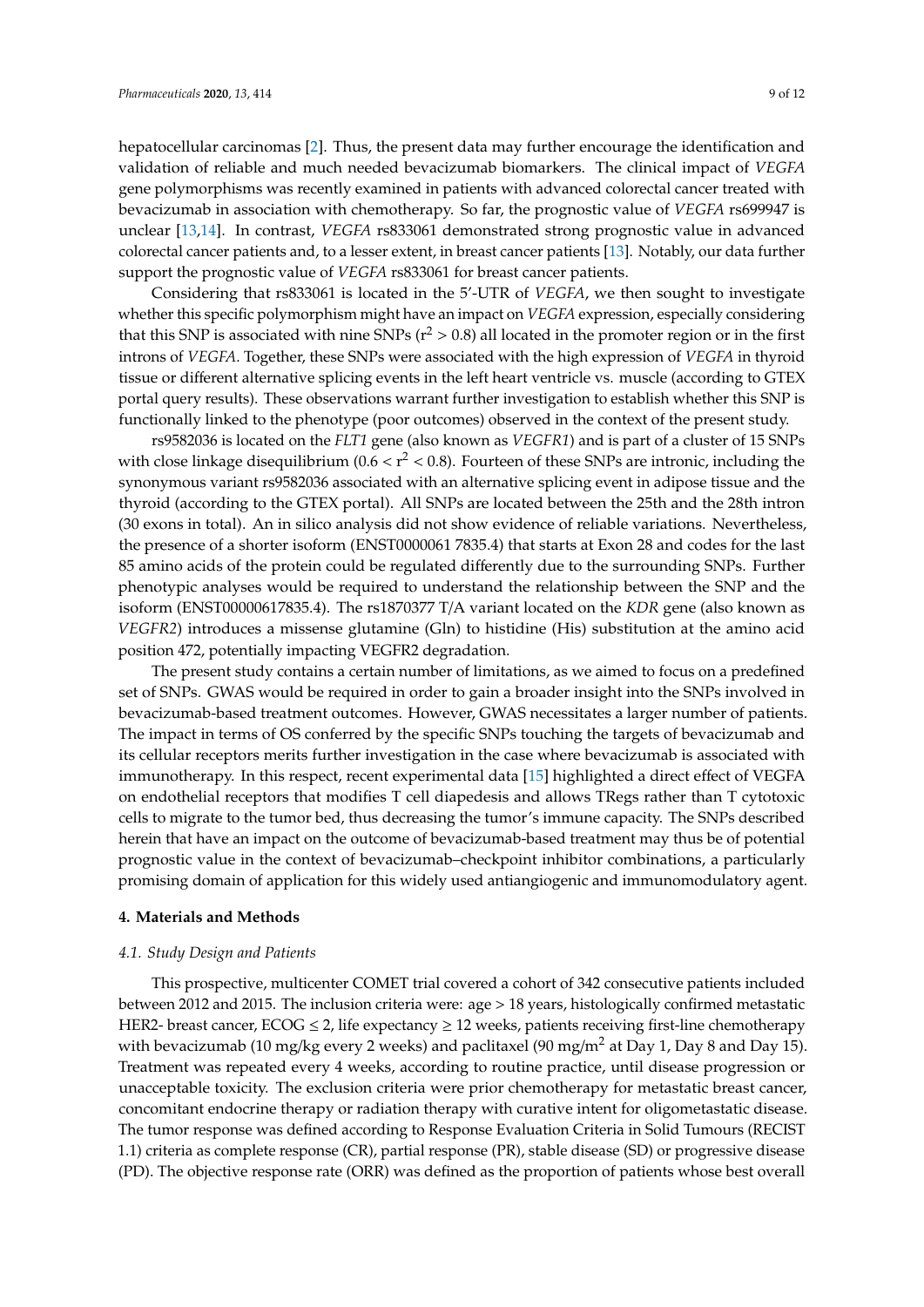response over the entire treatment period was CR or PR. Informed written consent was obtained from each patient. The French Institutional Ethics Committee approved the study in June 2012 and it was registered (NCT01745757).

#### *4.2. SNP Selection and Genotyping*

Genomic DNA was extracted from blood samples using the commercially available Maxwell<sup>®</sup> 16 LEV Blood DNA Kit (#AS1290, Promega©, Madison, WI, USA). High-throughput genotyping of germline DNA was performed by MassARRAY [\[16\]](#page-11-9) (AGENA Bioscience®, San Diego, CA, USA) using the custom panel of 18 SNPs covering 7 objectively preselected genes corresponding to the drug response: *VEGFA* (rs833061, rs2010963, rs3025039, rs1570360, rs699947), *VEGFR1* (rs9582036), *VEGFR2* (rs2071559, rs2305948, rs1870377), *IL8* (rs4073), *CYP2C8* (rs11572080, rs10509681), CYP450 (rs2740574, rs776746) and *ABCB1* (rs2229109, rs2032582, rs1045642, rs2032582). Independent controls were performed by conducting SNPs' analyses either at another center (rs1045642 and 1128503) or by a different technique (RFLP: rs833061, rs2010963, rs1570360). For 18 SNPs, the minor allele frequency was ≥5% in Caucasians, according to SNPpedia (http://[www.snppedia.com\)](http://www.snppedia.com) and the Ensemble database (http://[www.Ensembl.org\)](http://www.Ensembl.org).

Five SNPs were excluded from analyses, 4 SNPs (*VEGFA* rs1570360; *ABCB1* rs2032582; CYP450 rs2740574, rs776746) for not respecting Hardy–Weinberg equilibrium and 1 SNP (*CYP2C8* rs10509681) for pairwise linkage disequilibrium (LD) higher than 0.8 (*CYP2C8* rs11572080) [\[17\]](#page-11-10). Overall, the analyses were performed on 13 SNPs in 6 genes (Table S5).

#### *4.3. In Silico Analysis*

The potential functional impact of SNPs was investigated using several in silico applications. HaploReg (http://[www.broadinstitute.org](http://www.broadinstitute.org/mammals/haploreg/haploreg.php)/mammals/haploreg/haploreg.php) was used to collect all linkage disequilibrium and to examine the haplotype blocks within the genes. Regulome DB (http://[www.regulomedb.org](http://www.regulomedb.org/)/) was accessed to explore the chromatin status, conservation and regulatory motif alterations within sets of genetically-linked variants. The GTEX Portal (https://[gtexportal.org](https://gtexportal.org/home/)/home/) served to identify all *cis*-eQTL SNPs affecting the expression of genes of interest and as a microRNA binding-site prediction tool. SNPMIR (https://[www.genomique.info](https://www.genomique.info/joomla/)/joomla/) was used to predict whether a SNP within the 3'-UTR of the genes of interest would disrupt/eliminate or enhance/create a microRNA binding site.

#### *4.4. Statistical Analysis*

An evaluation of the missing data rate was performed on 13 SNPs. All SNPs included in the analysis had a missing data rate of less than 10%. Missing genotypes were assigned using multiple imputations by chained equations (MICE) [\[18\]](#page-11-11). Dominant and recessive models were investigated to test possible associations between SNPs and progression-free survival (PFS) and overall survival (OS). For each SNP, risk alleles were coded as 1 and non-risk alleles as 0. For each SNP, the hazard ratio (HR) and 95% confidence intervals were calculated by Cox regression for associations between the genotype and PFS or OS. PFS was defined as the time between inclusion and the date of disease progression or death due to any cause. OS was defined as the time between inclusion and death due to any cause. Patients showing no event (death or progression) or lost to follow-up were censored at the date of last contact. PFS and OS were performed using the Kaplan–Meier method. Median follow-up with a 95% confidence interval was calculated with the reverse Kaplan–Meier method. For PFS and OS, we constructed a genetic and a clinico-pathological predictive model using a multivariable Cox regression method with backward elimination ( $p$ -value  $\leq$  0.05). The variables selected in each of the previous two predictive models were included in a third multivariable Cox regression with backward elimination to create a combined predictive model. For each model, the proportional hazard assumption was checked using statistical tests and graphical diagnostics based on the scaled Schoenfeld residuals [\[19\]](#page-11-12). For each multivariable model, a classifier predicting the risk of progression or death was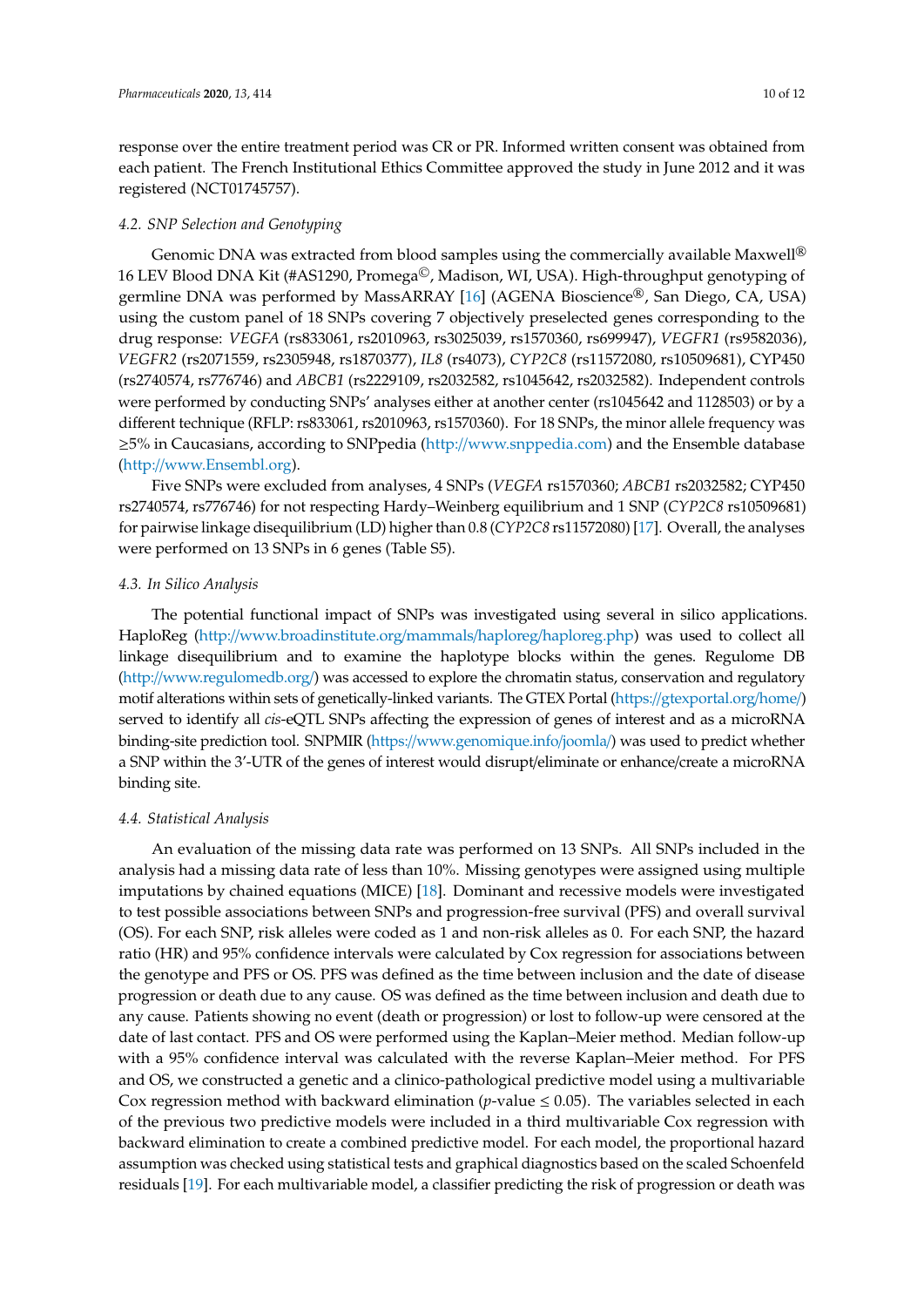based on the linear predictor given by the model. The predictive ability of each model was compared using the area under the ROC curve (AUC). For PFS and OS, the clinical endpoint was fixed at  $t = 24$ months and *t* = 60 months, respectively. Risk groups for predictive models were obtained using the best threshold value to obtain the highest sensitivity with a specificity of at least 80%. The sensitivity was defined as the proportion of patients experiencing progression or death before the time *t* attributed to the poor prognosis group. The specificity was defined as the proportion of event-free patients beyond the time *t* attributed to the good prognosis group. A *p*-value of <0.05 was considered statistically significant and all tests were two-sided. All statistical analyses were performed with R.3.5.2 software on Windows<sup>®</sup> and the survMisc [\[20\]](#page-11-13), timeROC [\[21\]](#page-11-14), Survminer [\[22\]](#page-11-15) and LDcorSV packages [\[23\]](#page-11-16).

#### **5. Conclusions**

This study identified genetic polymorphisms related to a bevacizumab–paclitaxel treatment combination and established a genetic risk score in association with the clinico-pathological characteristics of patients. The highlighted risk groups identified patients with a poor or good prognosis and could be used to improve clinical decision-making.

**Supplementary Materials:** The following are available online at http://[www.mdpi.com](http://www.mdpi.com/1424-8247/13/11/414/s1)/1424-8247/13/11/414/s1: Table S1: Univariate analysis for the 13 SNPs according to PFS; Table S2: Univariate analysis for clinico-pathological features according to PFS; Table S3: Univariate analysis for the 13 SNPs according to OS; Table S4: Univariate analysis for clinico-pathological features according to OS; Table S5: Summary of genotyping results by MassARRAY (AGENA) of 306 patients; Figure S1: Effect of significant clinical characteristics and polymorphisms according to PFS; Figure S2: Effect of subtype and histological grade combination according to PFS; Figure S3: Effect of significant clinical characteristics and polymorphisms according to OS; Figure S4: Effect of subtype and histological grade combination according to OS.

**Author Contributions:** G.M., J.G. (Jocelyn Gal), P.B., J.G. (Julia Gilhodes), M.-C.E.-G. and J.-Y.P. participated in the writing and were involved in critical revision of this manuscript for important intellectual content. All authors participated in the writing and were involved in critical revision of this manuscript for important intellectual content. All authors have read and agreed to the published version of the manuscript.

**Funding:** This work was supported by the French Government (National Research Agency, ANR) through the "Investments for the Future" programs LABEX SIGNALIFE ANR-11-LABX-0028-01 and IDEX UCA Jedi ANR-15-IDEX-01, Cancéropôle PACA; INCA Plan Cancer.

**Acknowledgments:** We are grateful to the patients who participated in the study. This research was funded by Roche. UNICANCER is the sponsor of the study. The authors acknowledge support from the University Côte d'Azur, Centre Antoine Lacassagne, Oncopharmacology Unit, France.

**Conflicts of Interest:** Gerard Milano is a member of an advisory board at Bristol-Myers Squibb (BMS), Merck Sharp and Dohme (MSD) and Roche.

**Ethical Conduct or Research:** All procedures performed in studies involving human participants were in accordance with the ethical standards of the institutional and/or national research committee (French National Commission for Informatics and Liberties N◦17010).

#### **References**

- <span id="page-10-0"></span>1. Apte, R.S.; Chen, D.S.; Ferrara, N. VEGF in Signaling and Disease: Beyond Discovery and Development. *Cell* **2019**, *176*, 1248–1264. [\[PubMed\]](http://www.ncbi.nlm.nih.gov/pubmed/30849371)
- <span id="page-10-1"></span>2. Garcia, J.; Hurwitz, H.I.; Sandler, A.B.; Miles, D.; Coleman, R.L.; Deurloo, R.; Chinot, O.L. Bevacizumab (Avastin<sup>®</sup>) in cancer treatment: A review of 15 years of clinical experience and future outlook. *Cancer Treat. Rev.* **2020**, *86*, 102017. [\[PubMed\]](http://www.ncbi.nlm.nih.gov/pubmed/32335505)
- <span id="page-10-2"></span>3. Gerriets, V.; Kasi, A. *Bevacizumab*; StatPearls Publishing: Treasure Island, FL, USA, 2020.
- <span id="page-10-3"></span>4. Pinter, M.; Scheiner, B.; Peck-Radosavljevic, M. Immunotherapy for advanced hepatocellular carcinoma: A focus on special subgroups. *Gut* **2020**. [\[CrossRef\]](http://dx.doi.org/10.1136/gutjnl-2020-321702)
- <span id="page-10-4"></span>5. Lim, Y.W.; Chen-Harris, H.; Mayba, O.; Lianoglou, S.; Wuster, A.; Bhangale, T.; Khan, Z.; Mariathasan, S.; Daemen, A.; Reeder, J.; et al. Germline genetic polymorphisms influence tumor gene expression and immune cell infiltration. *Proc. Natl. Acad. Sci. USA* **2018**, *115*, E11701–E11710.
- <span id="page-10-5"></span>6. Hanna, D.L.; Lenz, H.-J. Novel therapeutics in metastatic colorectal cancer: Molecular insights and pharmacogenomic implications. *Expert Rev. Clin. Pharmacol.* **2016**, *9*, 1091–1108. [\[PubMed\]](http://www.ncbi.nlm.nih.gov/pubmed/27031164)